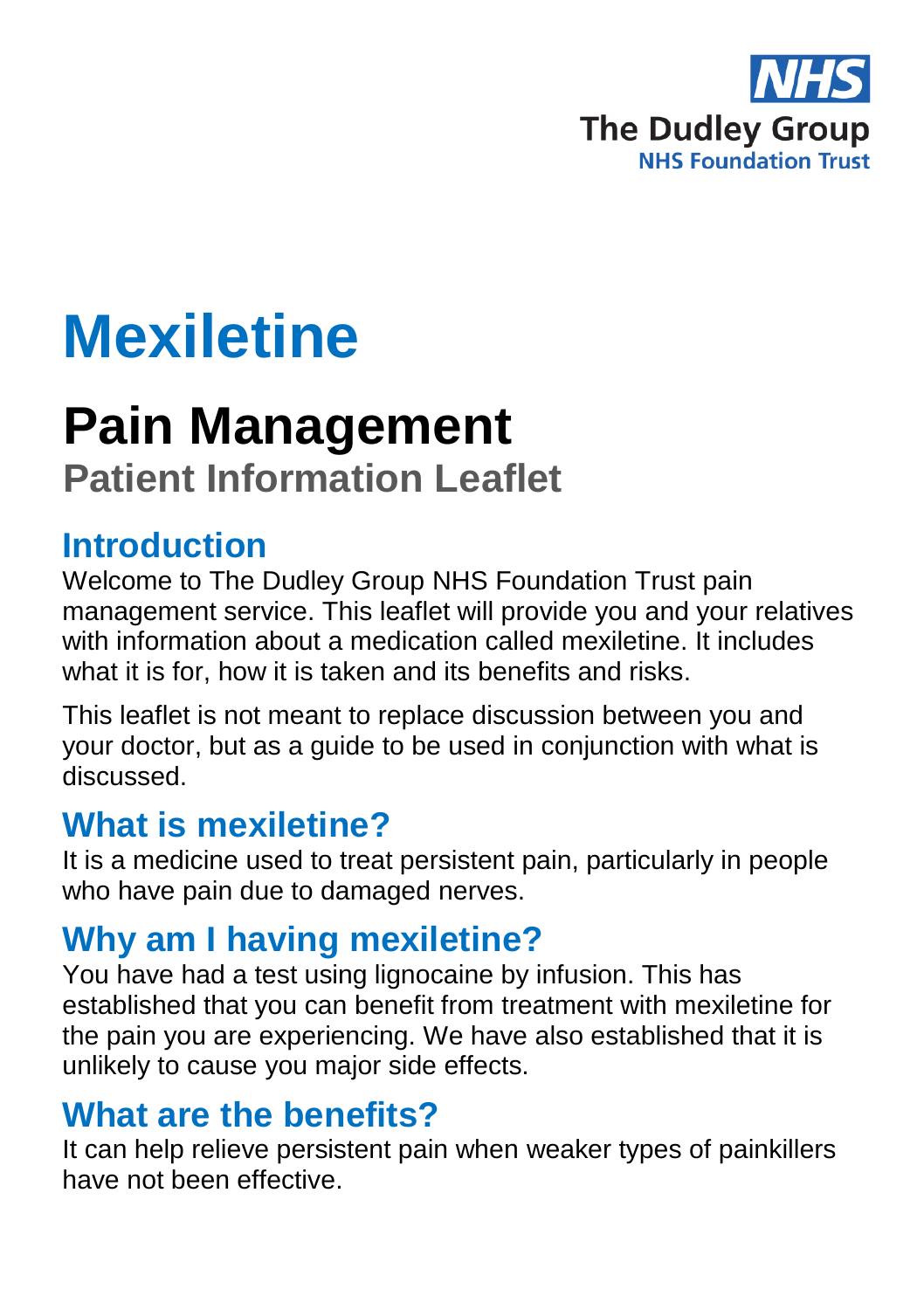## **What are the risks?**

Mexiletine can cause side effects. These include feeling sick, becoming constipated and feeling faint. Faintness can be caused by an irregular heartbeat, so if you do feel faint when taking this medication, you should see your GP immediately.

Other problems include drowsiness, confusion and unsteadiness. On rare occasions, this drug has caused liver problems, accompanied by jaundice and inflammation of the liver.

#### **Important: do not drive or operate heavy machinery if you feel drowsy.**

If you feel unwell in any way, it is a good idea to tell your GP. You may have to stop the medication.

## **What do I need to do before I take it?**

In order to make sure that you are well before starting this treatment, we will ask you to have a heart test called an electrocardiogram (ECG) and some blood tests.

## **How do I take mexiletine?**

You will need to start taking mexiletine at a dose of one tablet (200mg) twice a day. When you need more tablets, you will need to get these from your GP. However, if you need an increased dose, this should be prescribed in the first instance from the pain clinic at The Dudley Group NHS Foundation Trust.

## **What if I have problems?**

You can contact the clinical nurse specialists in the pain management team (9am to 5pm, Monday to Friday) by:

- Calling **01384 244735** and leaving a message on the answerphone or
- Ringing the switchboard number 01384 456111 and asking them to bleep the number 5064

Out of these hours, you will need to contact your GP or NHS 111.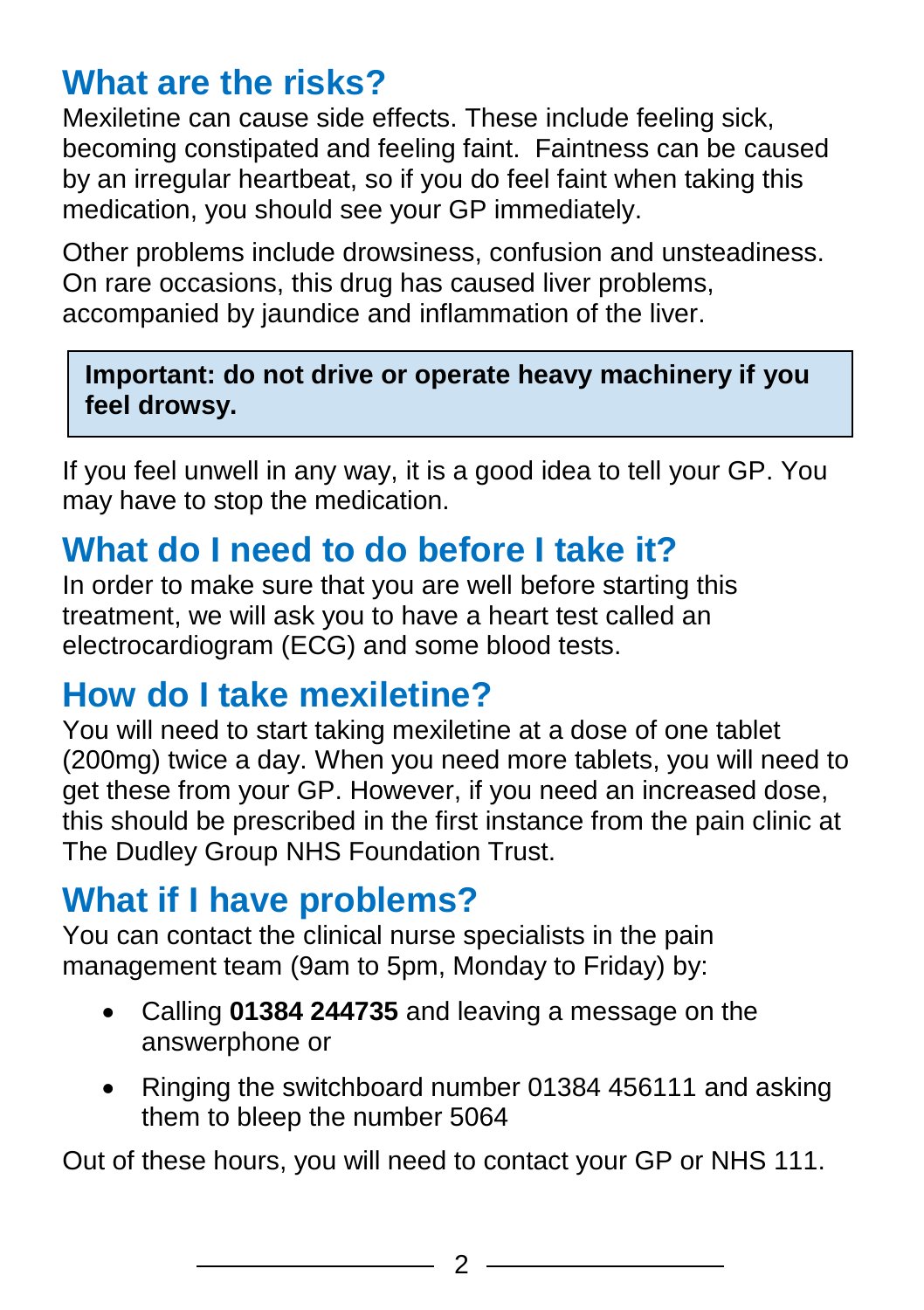## **Can I find out more?**

The following website has more information about managing pain:

#### **British Pain Society**

[https://www.britishpainsociety.org/british-pain-society](https://www.britishpainsociety.org/british-pain-society-publications/patient-publications/)[publications/patient-publications/](https://www.britishpainsociety.org/british-pain-society-publications/patient-publications/)

The following website has information about medications and driving:

[www.gov.uk/drug-driving-law](file://///dgohbrkfile/Foundation_Team$/Patient%20Information/Patient%20Information%20Leaflets/Patient%20Information%20Under%20Review/Leaflets%20with%20changes%20in%20progress/Pain%20management%20review_files/www.gov.uk/drug-driving-law)

Russells Hall Hospital switchboard number: 01384 456111

#### **This leaflet can be downloaded or printed from:** http://dgft.nhs.uk/services-and-wards/pain-management/

If you have any feedback on this patient information leaflet, please email dgft.patient.information@nhs.net